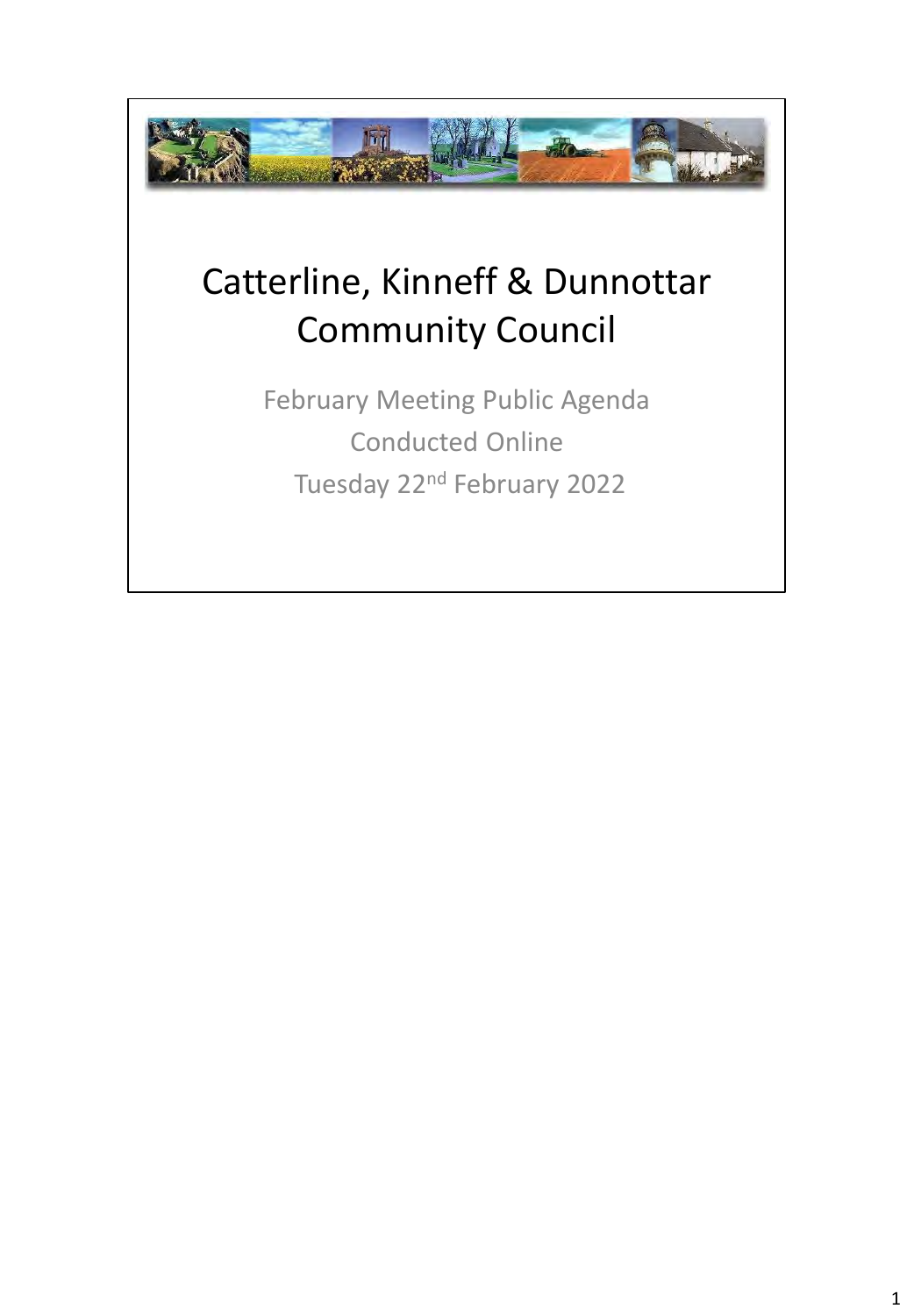## Agenda

- 1. Attendees and Apologies
- 2. Learning Estates
- 3. Previous Meeting Action Points
- 4. Police Update
- 5. Community Funding and Kincardineshire Development Partnership (KDP)
- 6. Treasurer Report
- 7. New Planning Applications and Updates
- 8. Correspondence
- 9. Roads and Transport
- 10. Catterline Braes (CBAG)
- 11. A.O.B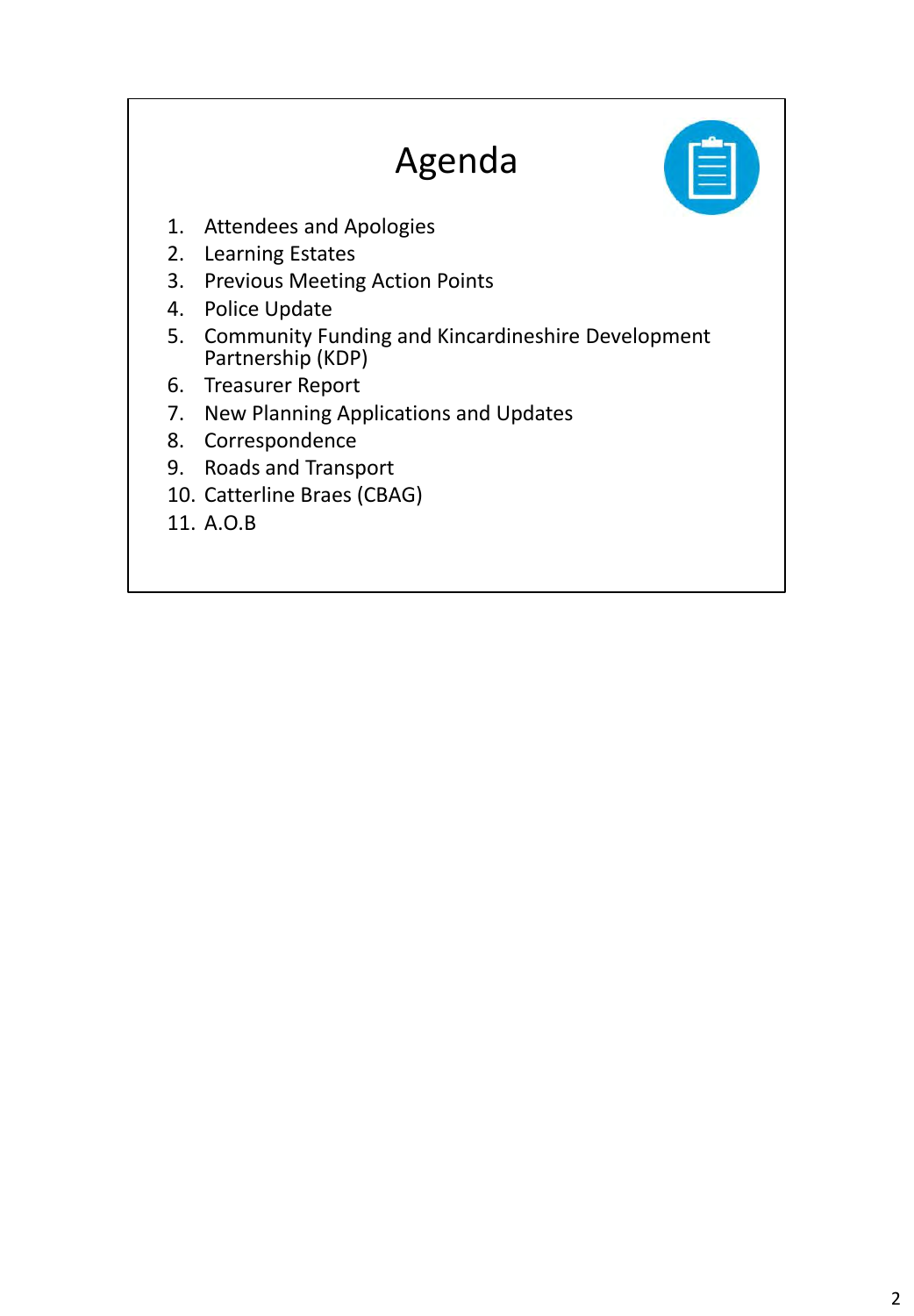

## Attendees and Apologies

Attendees

- Piet voor de Poorte (Chair and Webmaster), Chris Wicks (Vice-Chair), Duncan Grassick (Secretary), Duncan Talbert (Planning Secretary), Eeva-Kaisa Arter, Cllr George Carr, Rachael Goldring, Paul Whalley, Iain Wylie
- Apologies
	- Phil Murray, Steven Wilson (Treasurer), PC Marc Camus, Cllr Jeff Hutchison,

List of potential attendees – Council members; Piet voor de Poorte (Chair and Webmaster) Chris Wicks (Vice-Chair) Steven Wilson (Treasurer) Duncan Grassick (Secretary) Duncan Talbert (Planning Secretary) Phil Murray Eeva-Kaisa Arter Georgie Evans

Other past attendees; Cllr George Carr, Cllr Jeff Hutchison Diane Henderson (Aberdeenshire Council) PC Marc Camus Scott Begg (UCW Energy)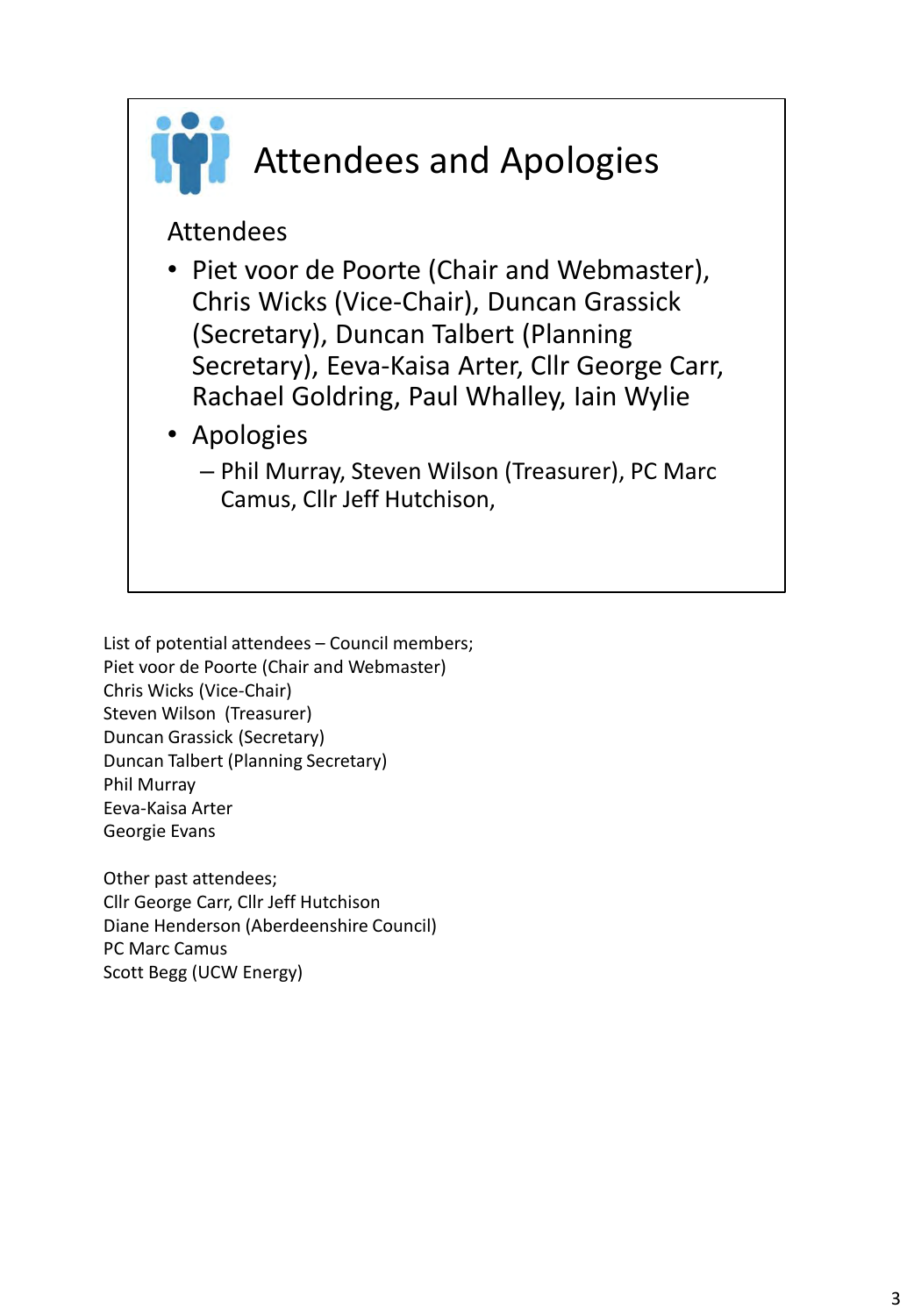

The learning estates team ran through initial proposals for the relocation of the Dunnottar and Carronhill Schools. It was confirmed they are not merging schools but will be utilising the same site. Some spaces will be shared but as they operate differently, it is planned to keep them relatively separate.

Ury playing fields, part of the Mackie School grounds are currently preferred as a 'campus-style education approach' although this is still very much under review. Formal consultation will start at the end of this year with delivery of the project not before 2025.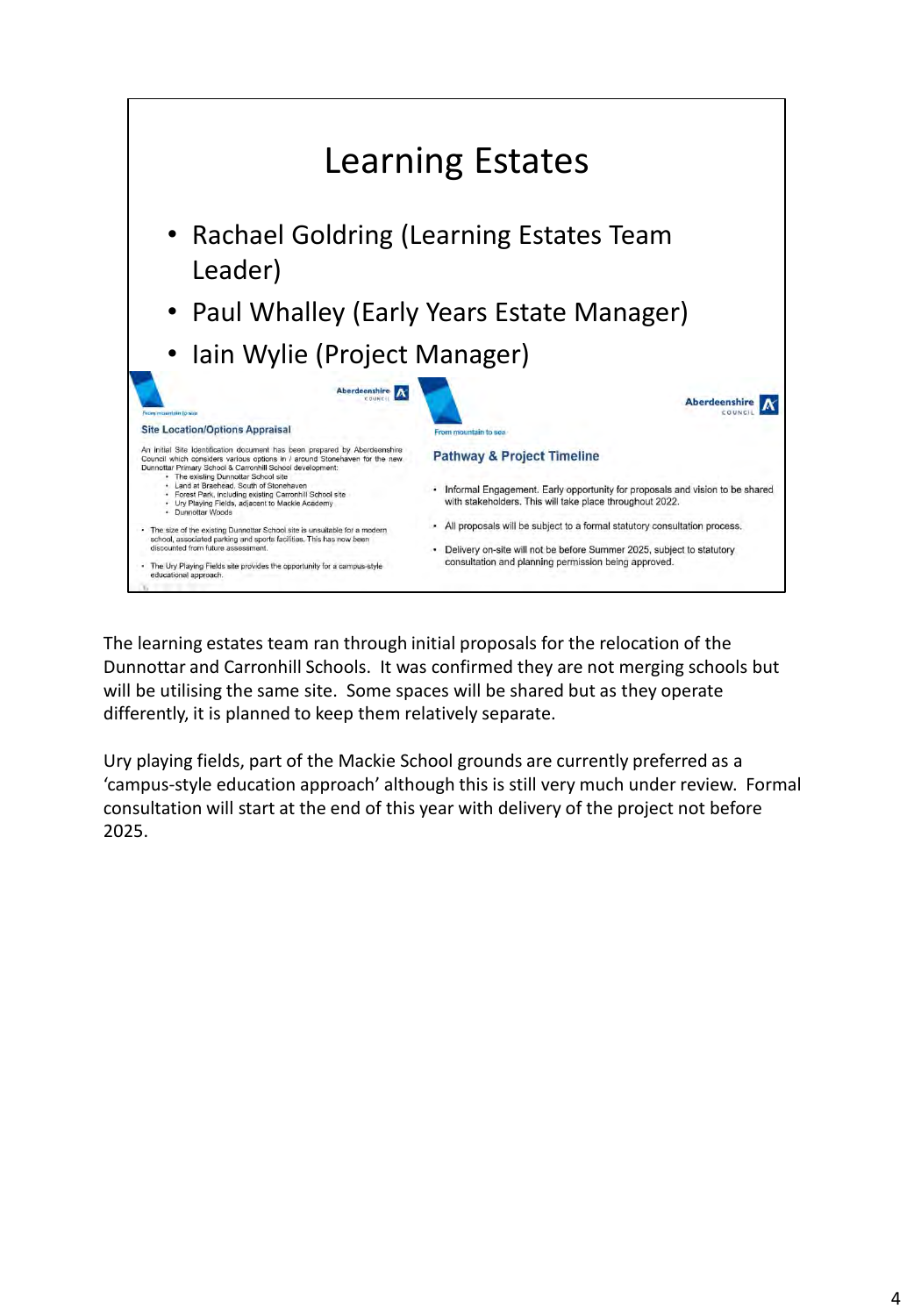

| Minutes of January Meeting Approved: | Pieter voor de Poorte |
|--------------------------------------|-----------------------|
|                                      |                       |

Seconded: Eeva-Kaisa Arter

ACTION Duncan – To get in contact with Steven for updates on treasury matters

Defibrillators – two have now been ordered. Also confirmed that the Kinneff Village Hall will accept placing one on the outside of the building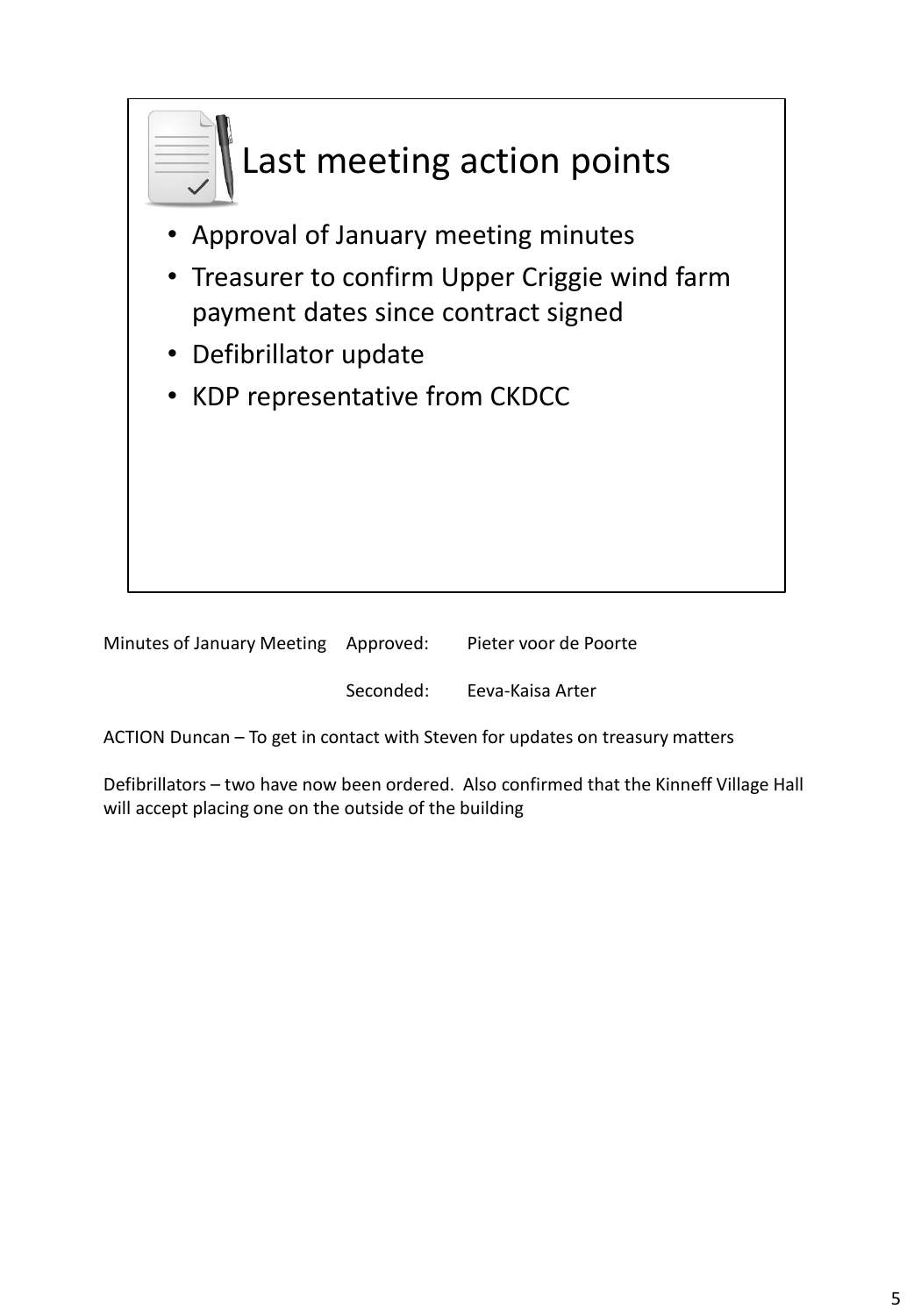

## Police Report



January report as per below;

- Antisocial Behaviour, Violence and Disorder
	- 66 calls related to antisocial behaviour, 13 related to youth disturbances
	- There were 8 assault Crime Files raised within January with 6 being detected with 3 of these domestic related
	- There was 0 serious assaults reported during January
- Acquisitive Crime
	- 7 thefts in Kincardine and Mearns. 6 remain undetected
	- One related to shoplifting in Aldi, Portlethen.
	- Also, a caravan worth £30k was also stolen and still under investigation
- Road safety & road crime
	- 3 instances of driving under the influence of alcohol, they have been charged and reported for consideration
	- $-1$  Incidents of dangerous driving which is still under enquiry
	- No incidents of careless driving
- 3 drug search warrants were conducted in January. All were positive with illegal drugs seized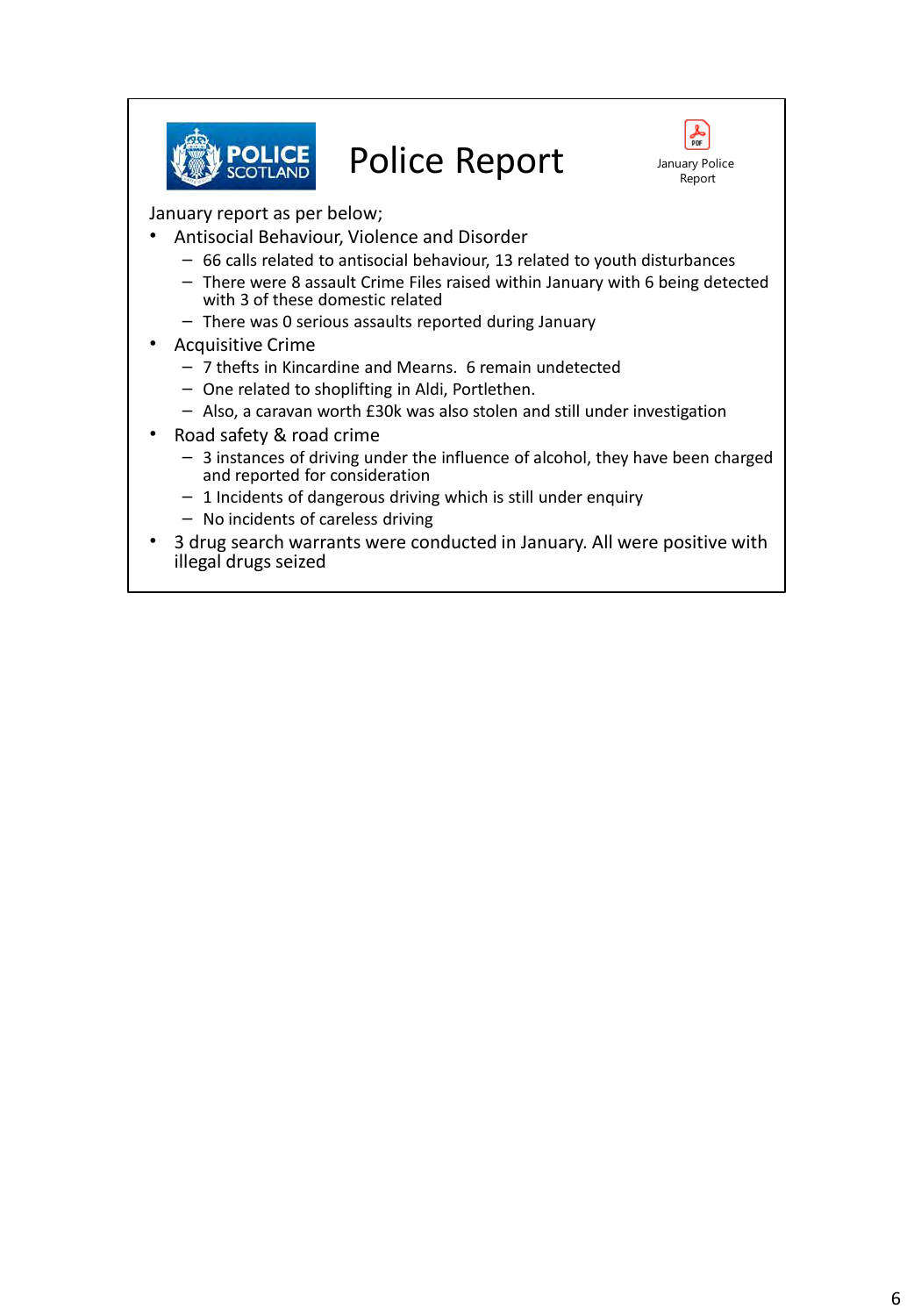

Hillhead of Auquhirie Wind Farm Fund to open on the 1st April.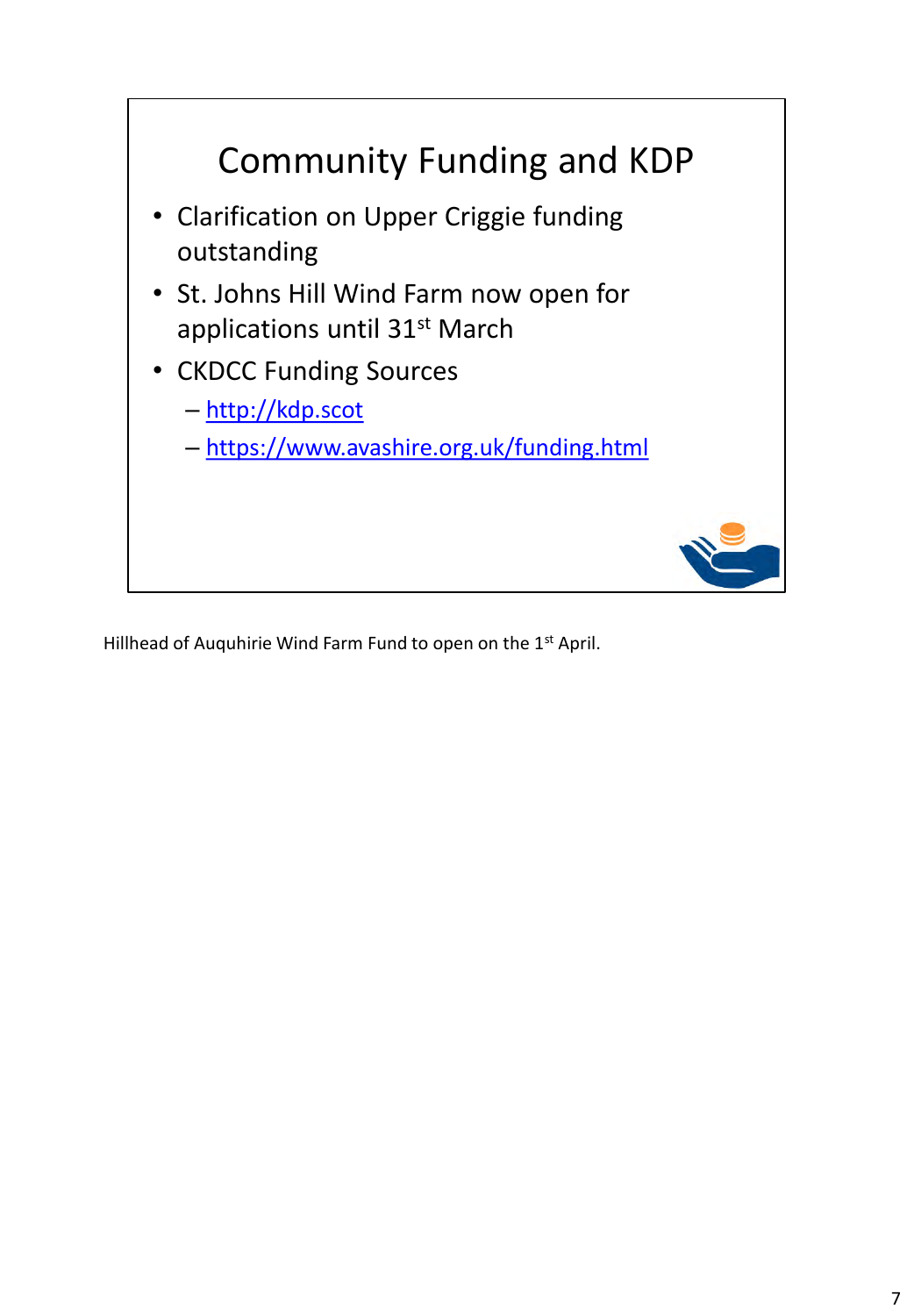

Treasurer to confirm updated current account amount based on the addition of the Aberdeenshire Council grant.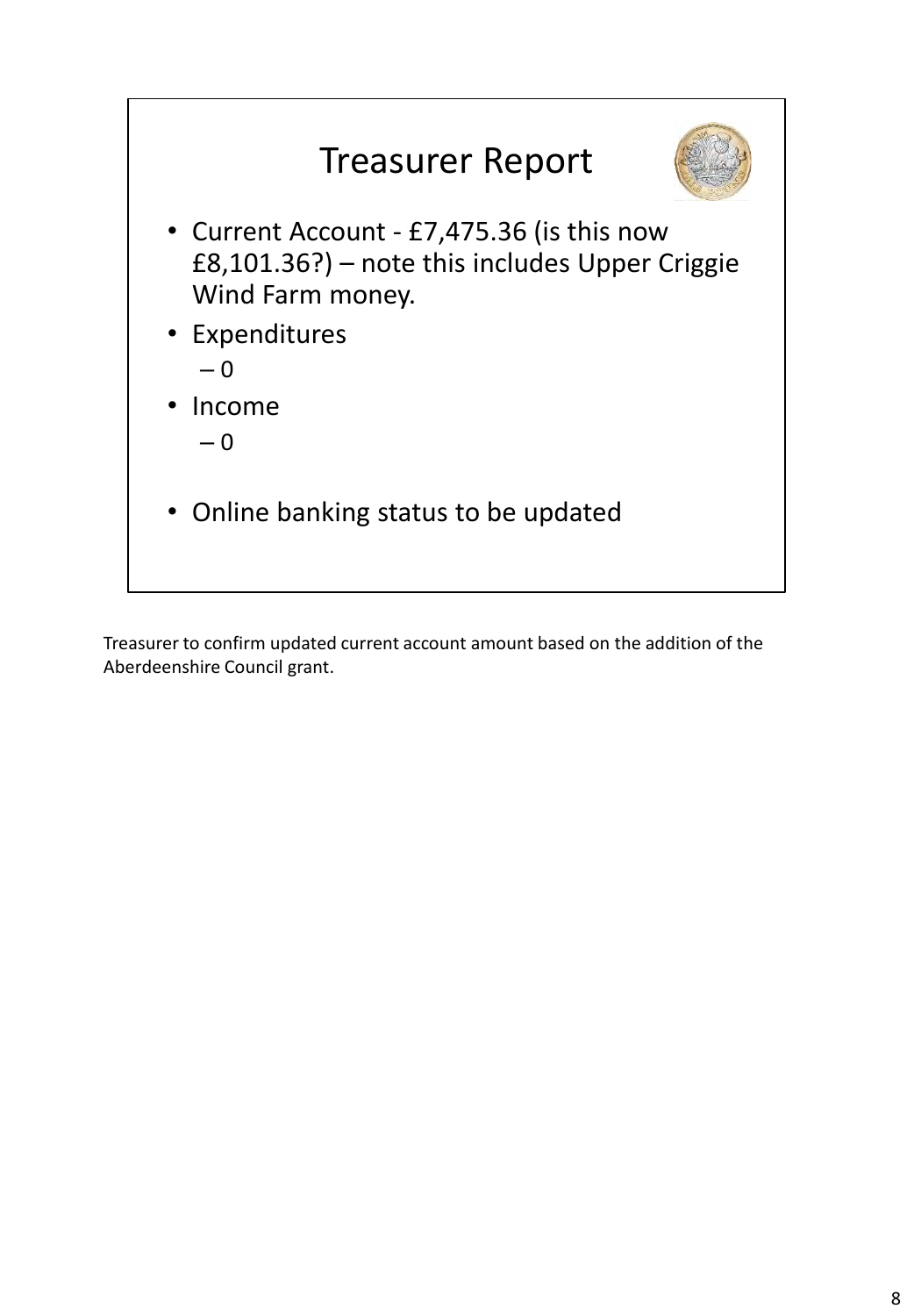

In regards to the Aberdeenshire Planning Delegations, the status quo is being proposed by the local councillors.

The new Kinneff Hall plans are almost ready to be submitted.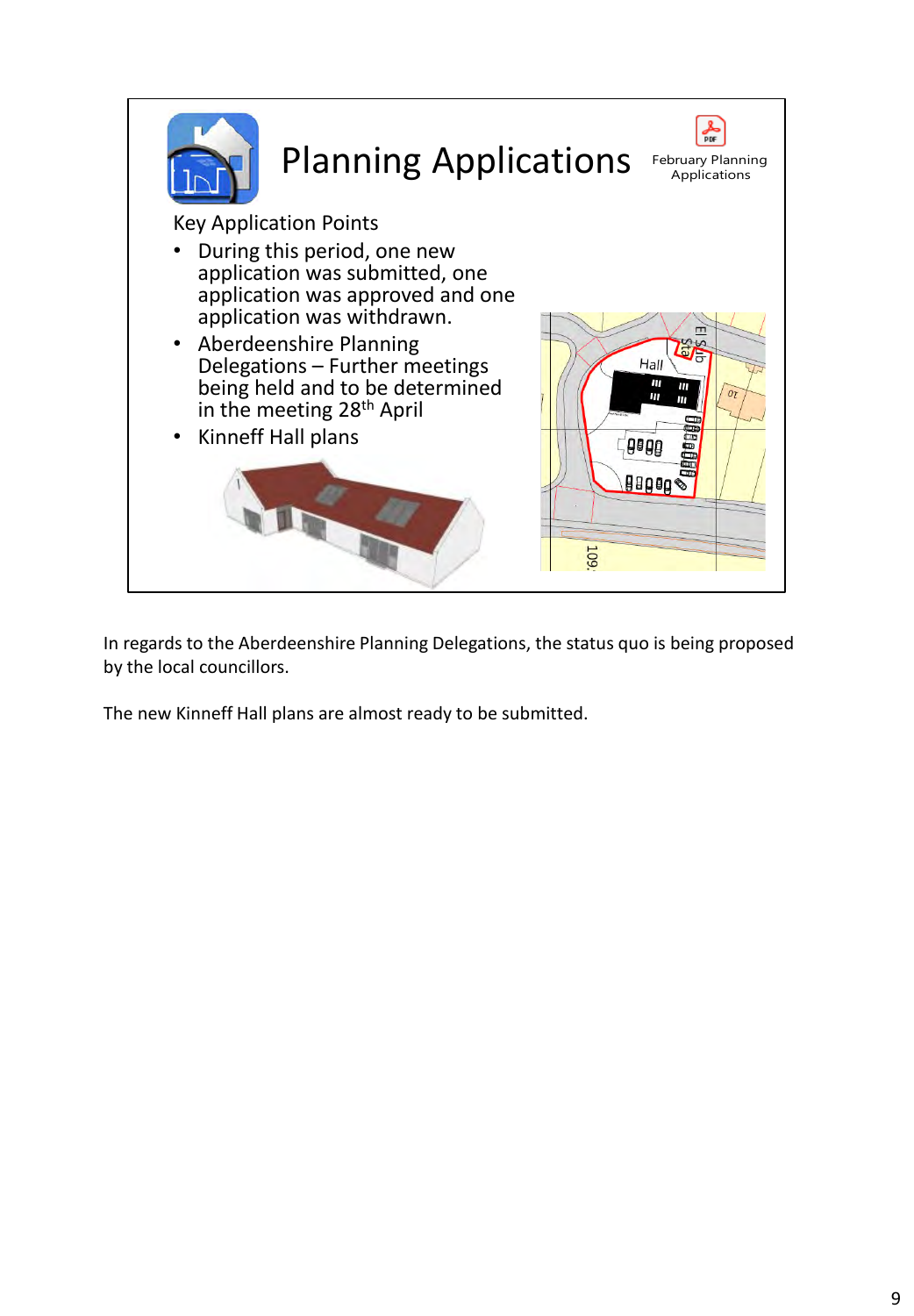

The utilisation of the Invercarron Resource Centre as a long term vaccination centre is currently going through council but there are concerns for several aspects including limiting parking

In terms of events for the Queens Jubilee, the Catterline Gala is not being planned for this year. But it was suggested that the school parent groups and the schools themselves be contacted to understand their plans (if any) and desire to do something. Kinneff usually do a BBQ around the same time. Friday 3<sup>rd</sup> June with activities for kids a potential, run by the Kinneff Hall committee with some representation from Catterline. Meeting to be arranged by parties to understand the feasibility of holding events. It was also suggested that Wind Farm money could be utilised for this.

Alastair Macphie is looking to progress the coastal path around Aberdeenshire.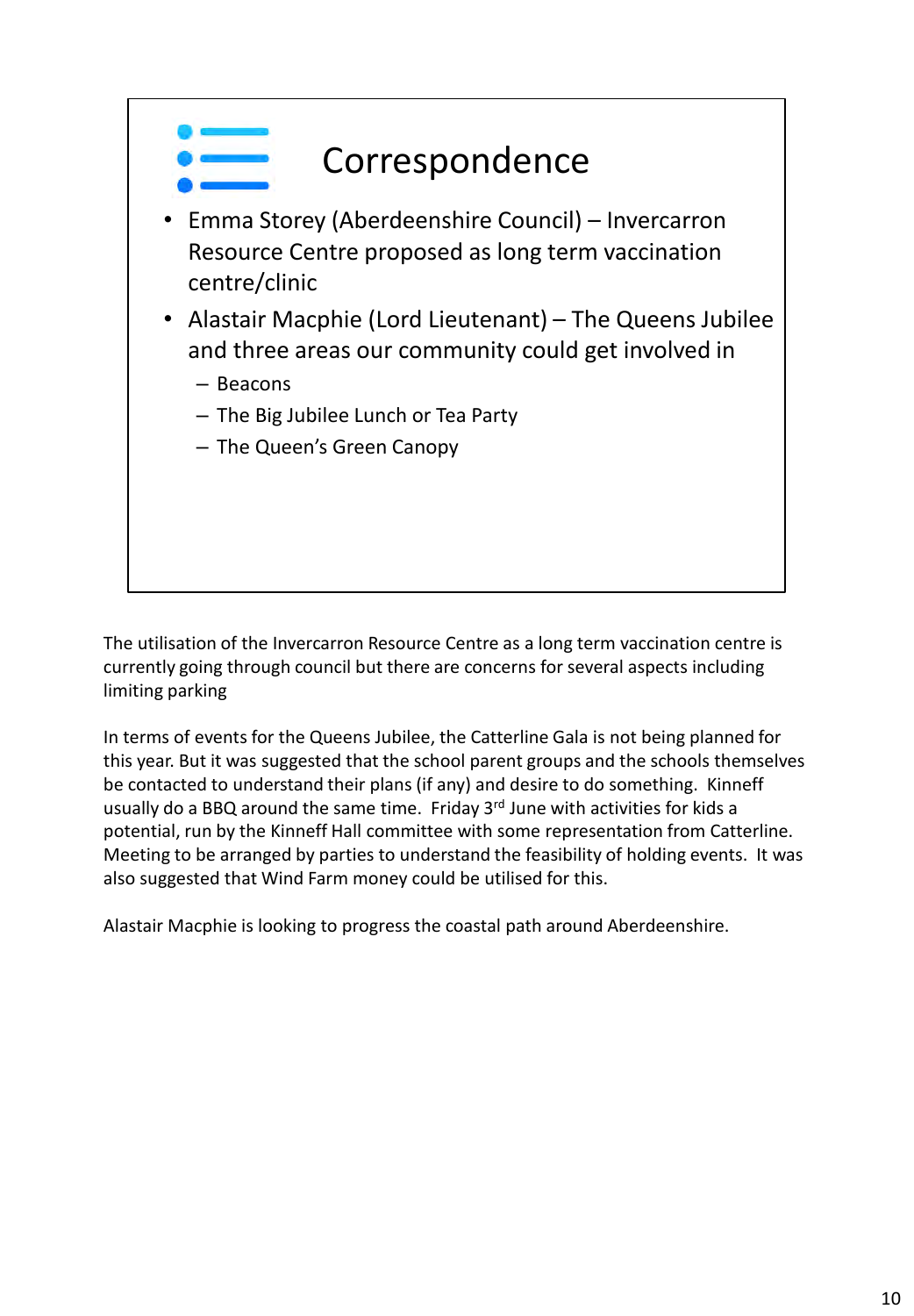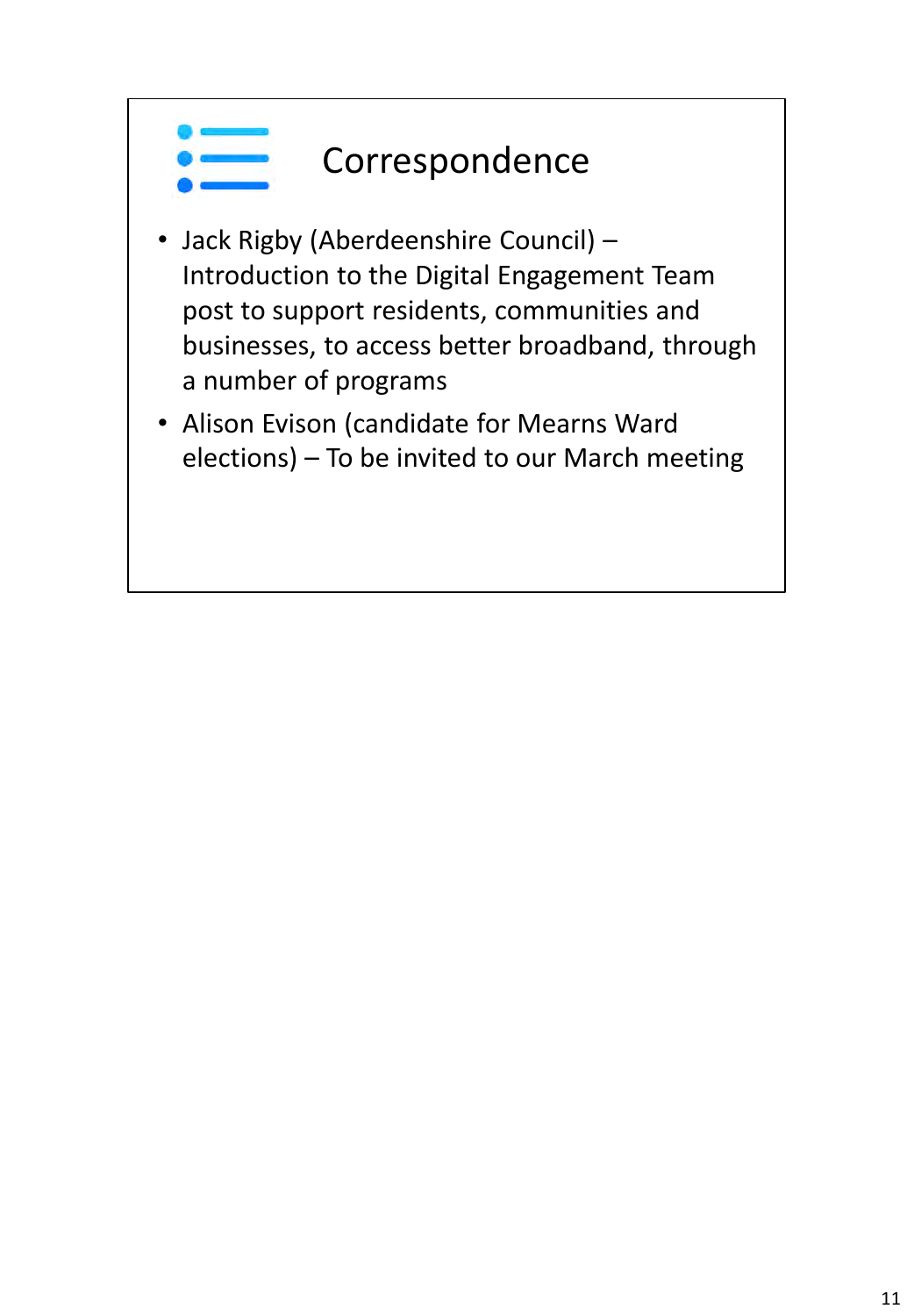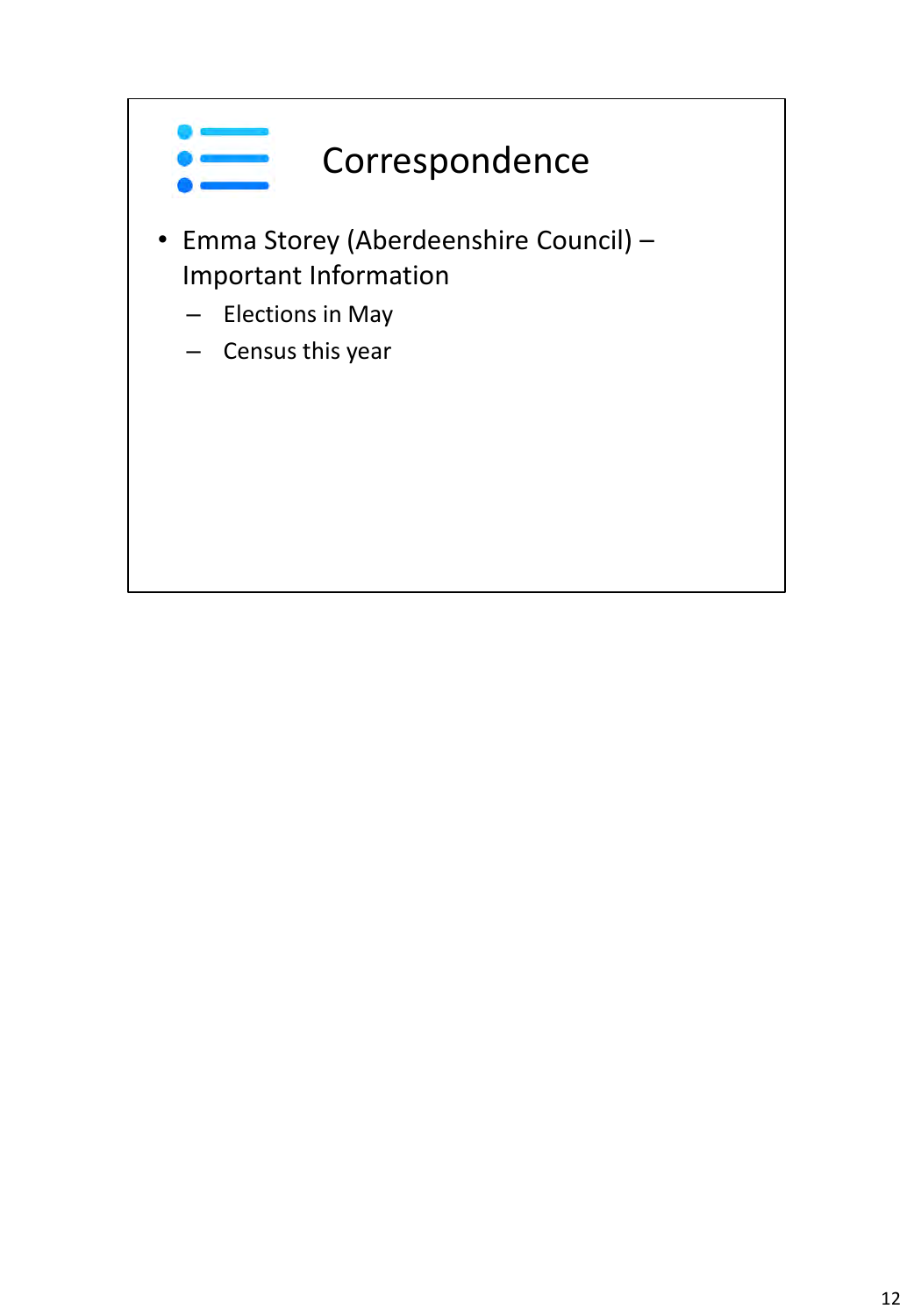

Signage plan for Catterline which was submitted to Aberdeenshire Council now needs to go to the Roads Team

Sink hole near Mill of Uras has been reported.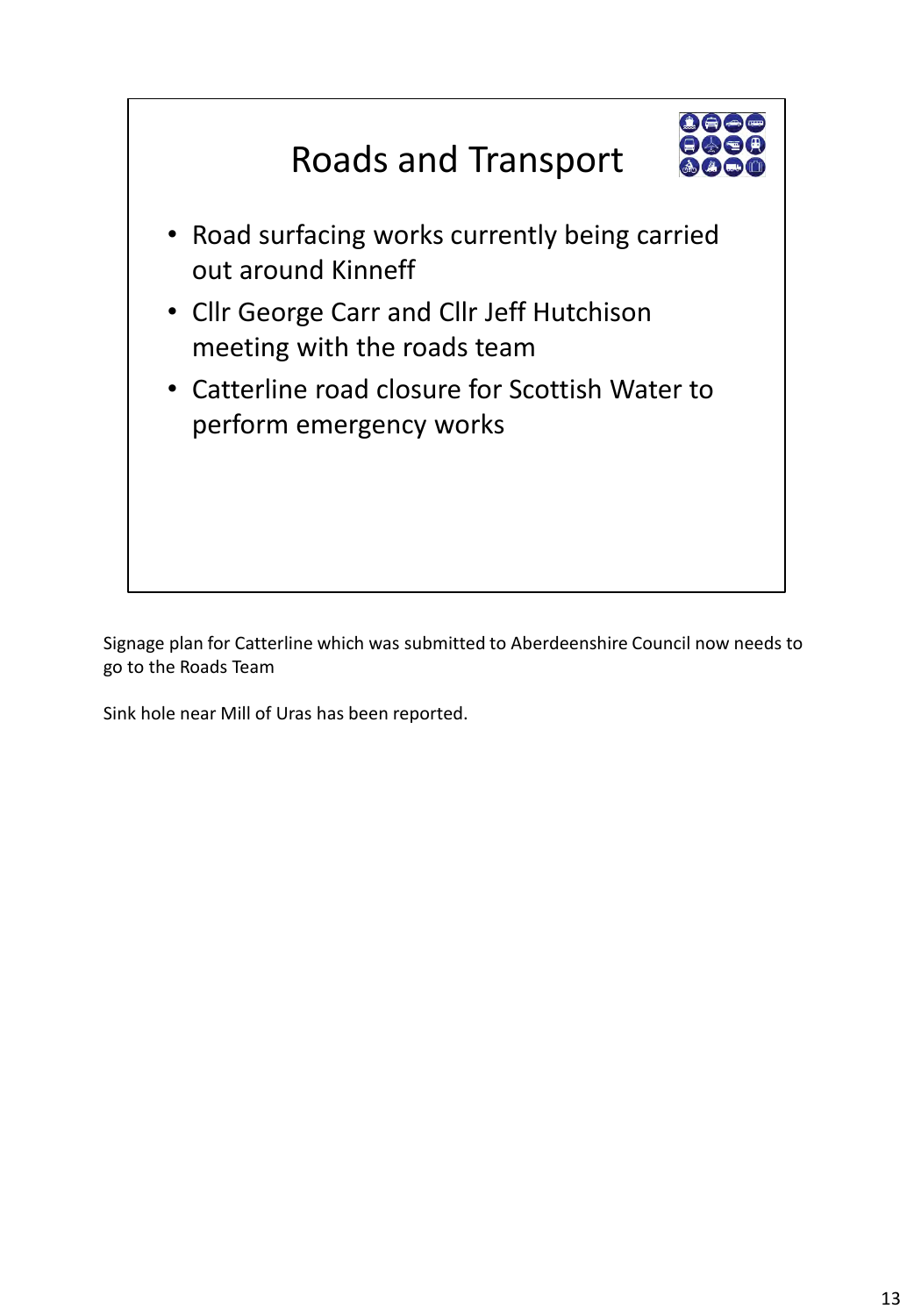

A number of contractors were approached for the Catterline Coastal Study and a vendor has been selected with the project anticipated to take 3 months due to start in April.